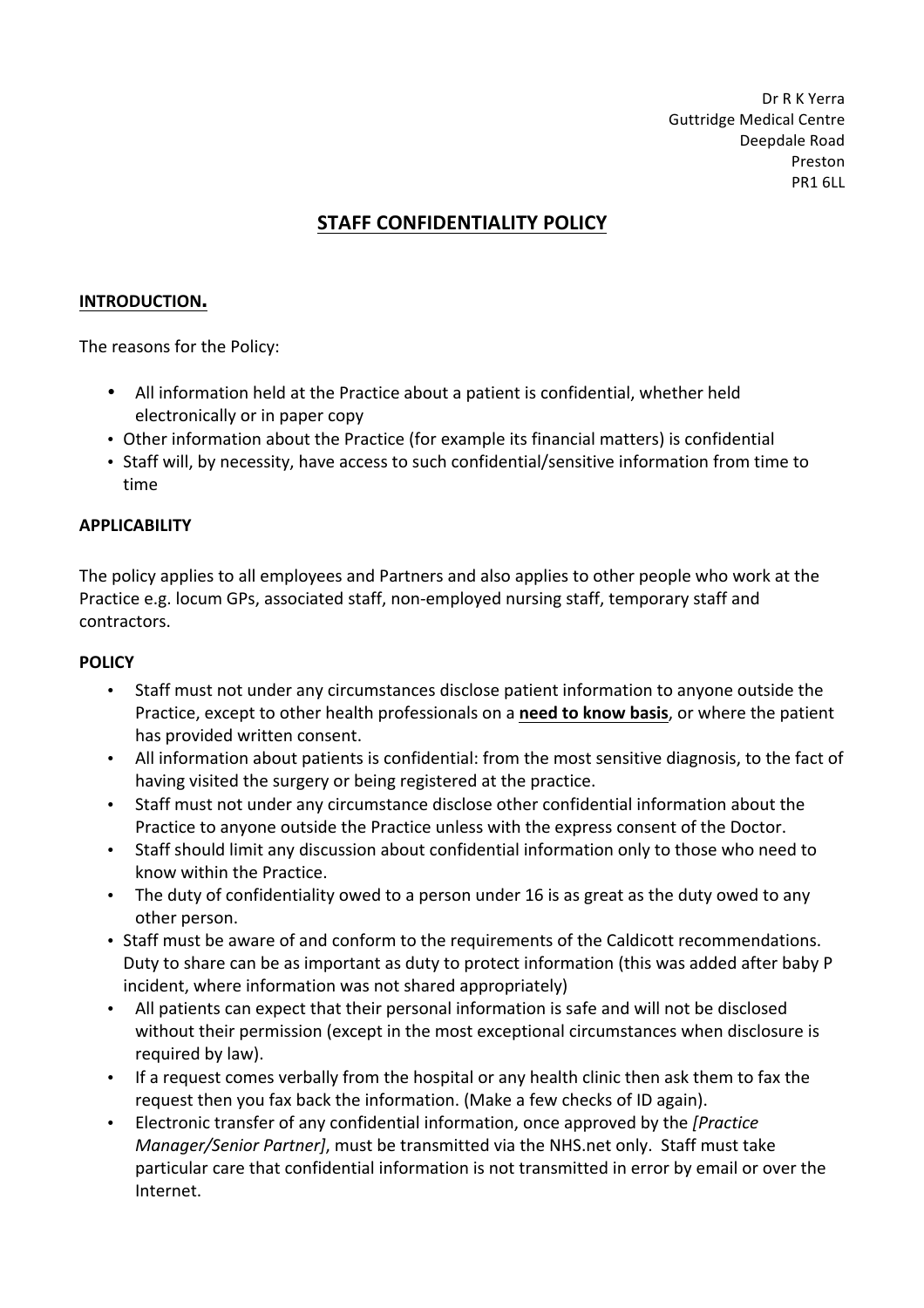- Staff who suspect a breach of confidentiality must inform the *Practice Manager/Doctor]* immediately.
- Any breach of confidentiality will be considered as a serious disciplinary offence and may lead to dismissal and fine imposed by the information commissioner.
- Staffs remain bound by the requirement to keep information confidential even if they are no longer employed at the Practice.
- Data not to be transferred outside EEA

## **RESPONSIBILITIES OF PRACTICE STAFF**

All health professionals must follow their professional codes of practice and the law. This means that they must make every effort to protect confidentiality. It also means that no identifiable information about a patient is passed to anyone or any agency without the express permission of that patient. Except when this is essential for providing care or necessary to protect somebody's health, safety or well-being.

All health professionals are individually accountable for their own actions. They should, however, also work together as a team to ensure that standards of confidentiality are upheld, and that improper disclosures are avoided.

Additionally, The surgery, as Employers:

- Responsible for ensuring that everybody employed by the practice understands the need for, and maintains, confidentiality.
- have overall responsibility for ensuring that systems and mechanisms are in place to protect confidentiality.
- have vicarious liability for the actions of those working in the practice  $-$  including health professionals and non-clinical staff (i.e. those not employed directly by the practice but who work in the surgery).

Standards of confidentiality apply to all health professionals, administrative and ancillary staffincluding receptionists, secretaries, practice manager, cleaners and maintenance staff who are bound by contracts of employment to maintain confidentiality. They must not reveal, to anybody outside the practice, personal information they learn in the course of their work, or due to their presence in the surgery, without the patient's consent. Nor should they discuss with colleagues any aspect of a patient's attendance at the surgery in a way that might allow identification of the patient unless to do so is necessary for the patient's care.

### *IF DISCLOSURE IS NECESSARY*

If a patient or another person is at grave risk of serious harm which disclosure to an appropriate person would prevent, the relevant health professional can take advice from colleagues within the practice, or from a professional / regulatory / defence body, in order to decide whether disclosure without consent is justified to protect the patient or another person. If a decision is taken to disclose, the patient should always be informed before disclosure is made, unless to do so could be dangerous. If at all possible, any such decisions should be shared with another member of the practice team.

Any decision to disclose information to protect health, safety or well-being will be based on the degree of current or potential harm, not the age of the patient.